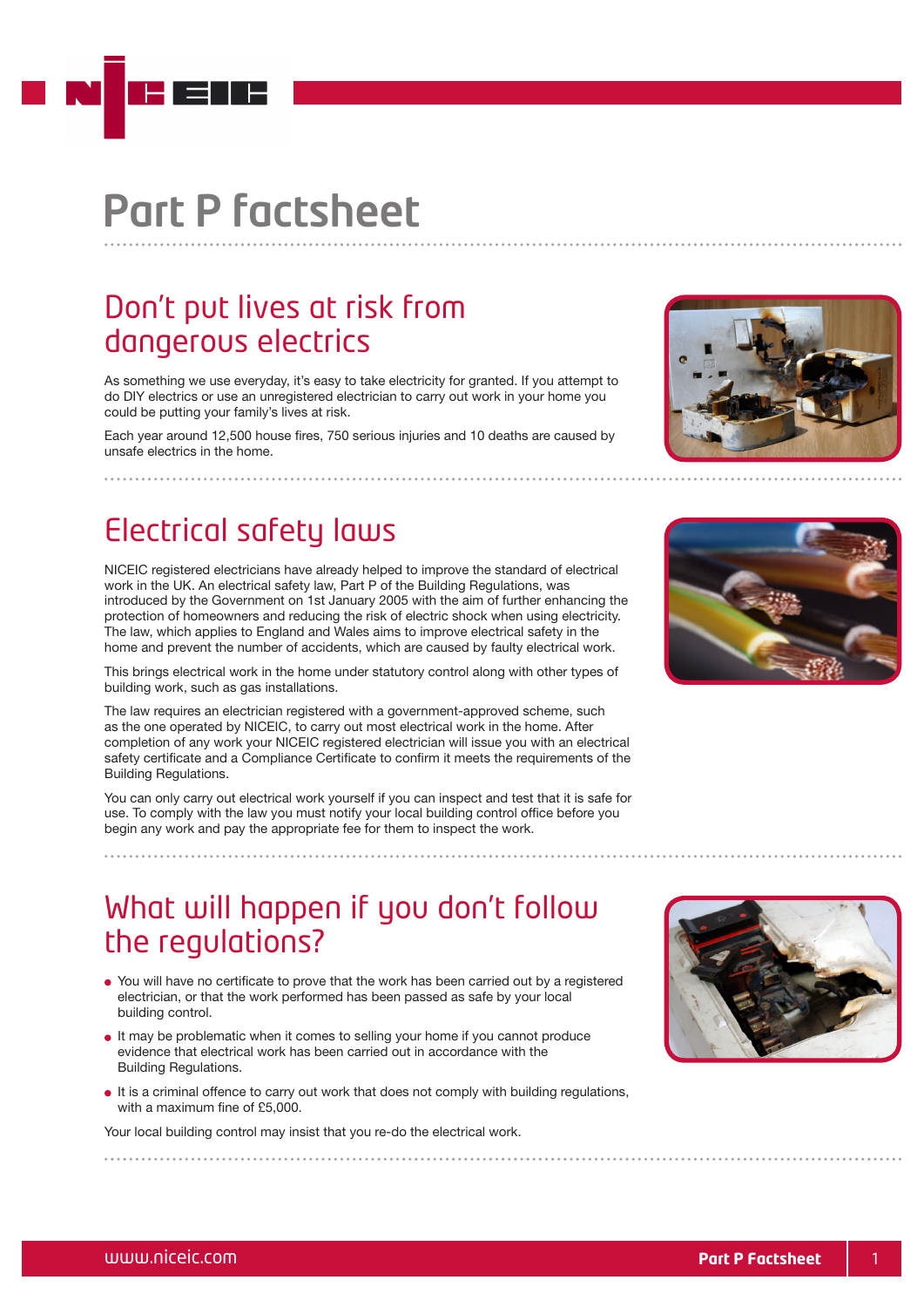### What electrical work does the law cover?

The requirements of Part P apply to most electrical work in your home. There are however, certain relaxations that apply for minor work.

#### Minor work

'Minor work' is electrical work that does not involve the addition of a new circuit, for example adding new sockets or light switches to an existing circuit, or the replacement of sockets, light switches and ceiling roses. This work does not have to be undertaken by a registered electrician and you do not need to notify your local building control office. However, ALL electrical work must comply with BS 7671, the wiring regulations.

#### High risk locations

Kitchens, bathrooms and gardens are classed as 'special locations' because the risk of electric shock is greater. Unless you are only replacing accessories, work in a kitchen, bathroom, garden or outbuilding must either be undertaken by a registered electrician or notified to building control.

With so many electrical appliances in your kitchen, combined with the mixture of hot surfaces and water, it is important that the electrical installation is safe. When installing a new kitchen, it is advisible you use a registered electrician or kitchen installer to do the electrical work.

External electrical installations can be particularly hazardous due to the presence of water and the extremes of weather, which can make equipment deteriorate faster.

If you are unsure, check with a registered electrician or your local building control office before starting any work.

### How do I know when to notify?

The chart below provides a quick-reference guide to which type of electrical work should be notified to building control or carried out by a registered electrician.

### Type of Work

|                                                                                                           | baanvonn or garach - oaier iocaaons |     |
|-----------------------------------------------------------------------------------------------------------|-------------------------------------|-----|
| A complete new electrical system or total rewire                                                          |                                     |     |
| Fuse box change                                                                                           |                                     |     |
| Adding a socket to an existing circuit                                                                    |                                     |     |
| Adding a light switch to an existing circuit                                                              |                                     |     |
| Connecting a cooker to an existing connection                                                             |                                     |     |
| Replacing a damaged cable for a single circuit, on a like-for-like basis                                  |                                     |     |
| Replacing a damaged accessory, such as a socket or ceiling rose                                           |                                     |     |
| Replacing a light fitting                                                                                 |                                     |     |
| Installing and fitting a storage heater                                                                   |                                     |     |
| Installing extra low voltage lighting                                                                     |                                     |     |
| Installing a new electric supply to garden shed, garage, greenhouse or other out building                 |                                     |     |
| Installing a solar photovoltaic power supply                                                              |                                     |     |
| Installing electric ceiling or floor heating                                                              |                                     |     |
| Installing an electricity generator                                                                       |                                     |     |
| Installing telephone or extra-low voltage wiring for communication or IT equipment                        |                                     |     |
| Replacing an immersion heater                                                                             |                                     |     |
| Installing a socket or lighting point outdoors                                                            |                                     |     |
| Fitting and connecting a new electric shower with a different kW rating                                   |                                     | N/A |
| Adding a socket or light to an existing circuit in a garden shed, garage, greenhouse or other outbuilding |                                     | N/A |
| Installing a garden pond pump to the fixed electrics, including supply                                    |                                     | N/A |
| Installing an electric sauna                                                                              |                                     | N/A |



you can undertake the work yourself to BS7671, there is no need to inform building control, however NICEIC would recommend you use a registered electrician to carry out any electrical work in your home

 $\boldsymbol{X}$  vou must notify building control or use a registered electrician

> Work in other locations

Work in a kitchen, bathroom or garden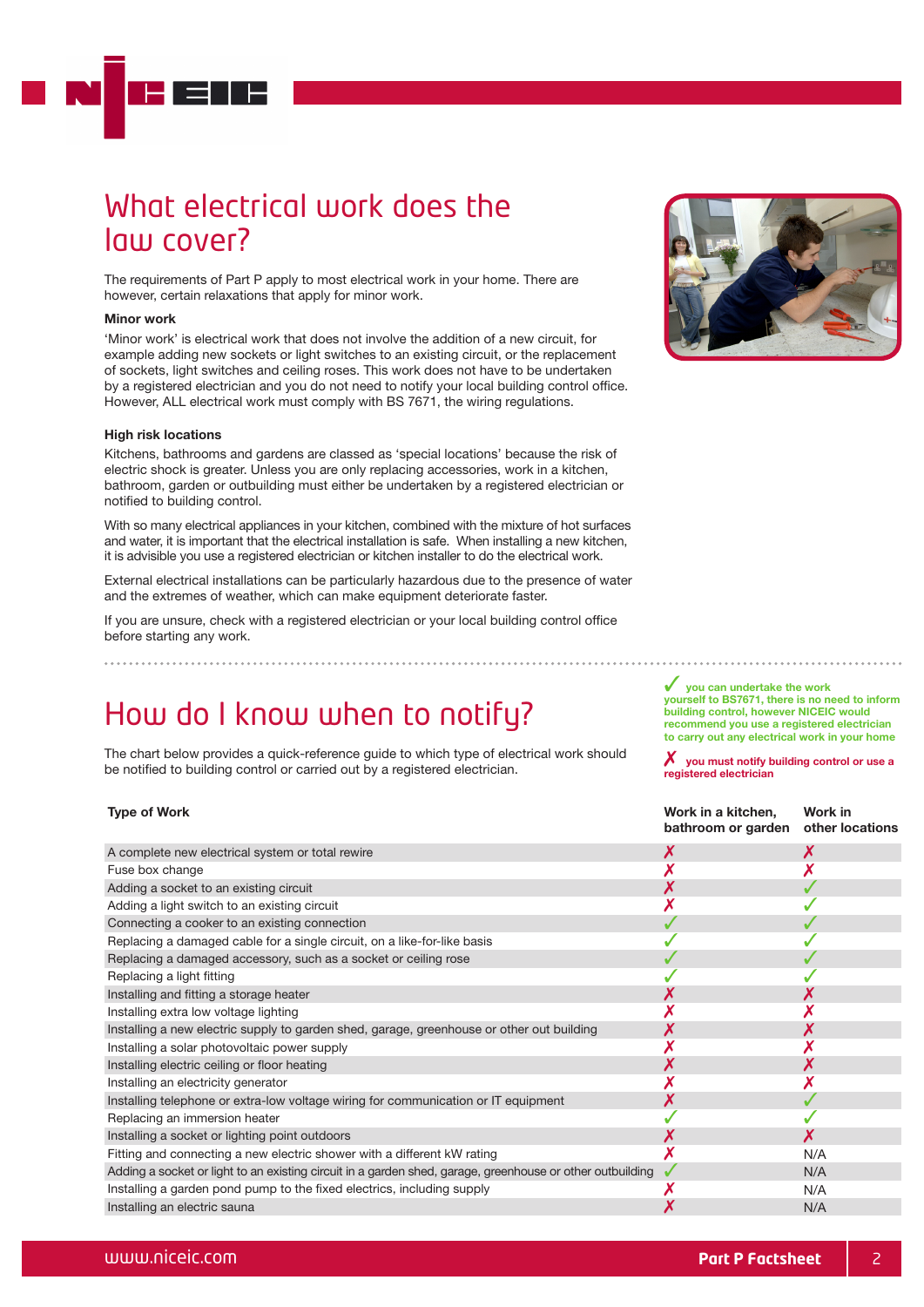### Should I receive a certificate once the work is done?



Yes: Your NICEIC registered electrician will issue a Certificate of Compliance with national safety standards and a Building Regulations Compliance Certificate for all electrical work that has been carried out. This is a safety declaration confirming that their work complies with Part P of the Building Regulations.